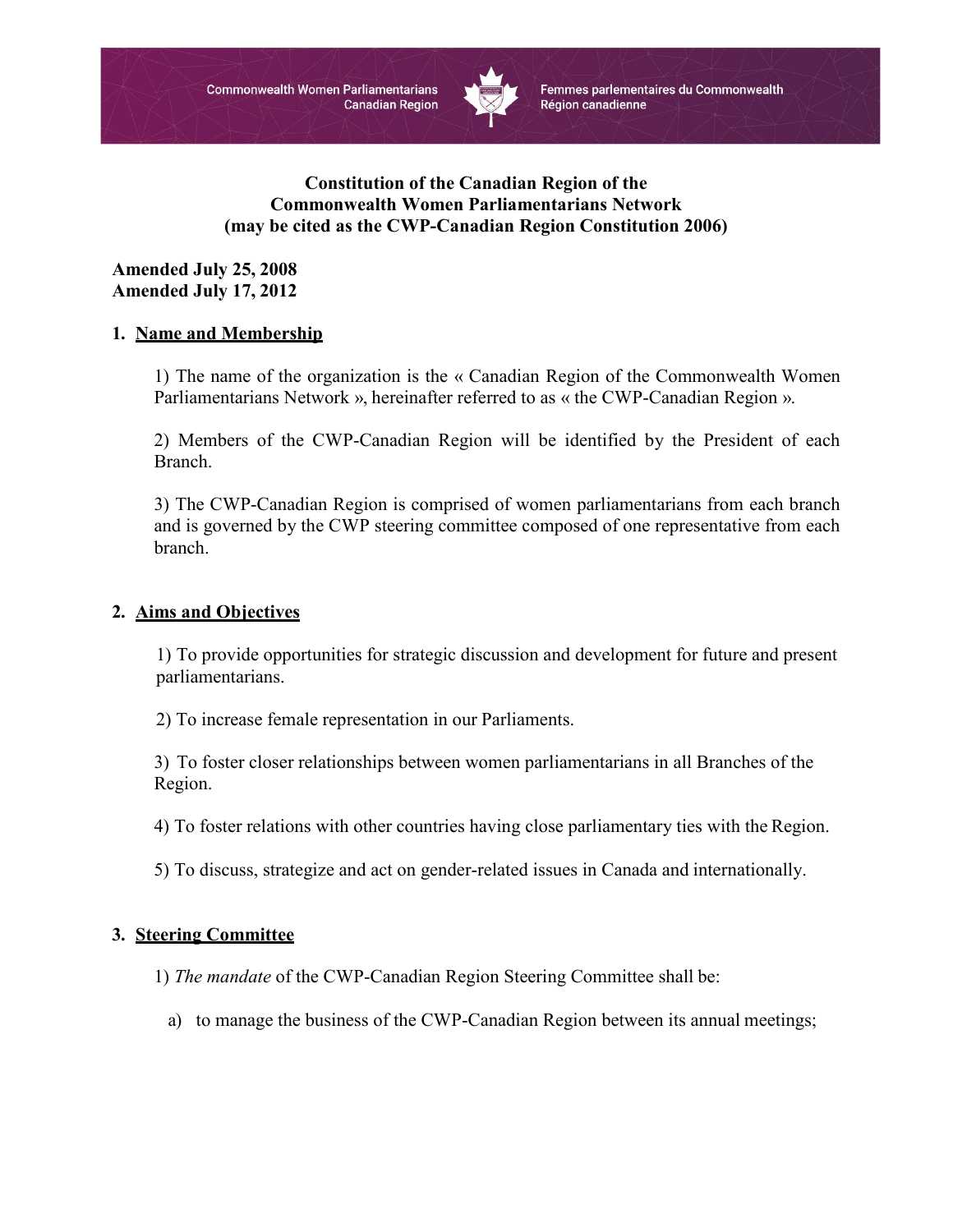b) to execute the specific work, studies, outreach workshops, parliamentary missions and projects assigned to it each year at the annual meeting of the CWP; and

c) to prepare for the annual meeting of the CWP-Canadian Region.

- 2) The *aims and objectives* of the CWP-Canadian Region Steering Committee are to promote the views and concerns of women parliamentarians throughout the Region and to represent those concerns at meetings of the Steering Committee. CWP-Canadian Region Steering Committee representatives will be responsible for the development of programs to further the aims of the CWP within the region.
- 3) *The Membership* of the CWP-Canadian Region Steering Committee:

a) shall be comprised of one representative from each province and territory and one representative from the federal parliament.

b) shall include Members of the CWP-Canadian Region identified and communicated by the Speaker's office of the province and territory and by the Canadian Branch at the federal level according to the practices of each parliament.

- 4) *The Steering Committee* shall be composed as follows:
	- a) Chair:

Oversees the operations of the CWP-Canadian Region Steering Committee.

Represents Canada on the CWP Steering Committee (International).

The Chair's mandate is for a term of three years as required by the CWP International.

b) Alternate:

Acts as advisor to the Steering Committee and its Chair and ensures continuity within the Region.

Assumes the duty of Chair in her absence.

Assumes the duty of Chair at the end of the Chair's term or when the Chair ceases to be a Parliamentarian.

The alternate's mandate is for a term of three years.

c) Steering Committee Members:

Each branch shall designate a steering committee member for a term of three years.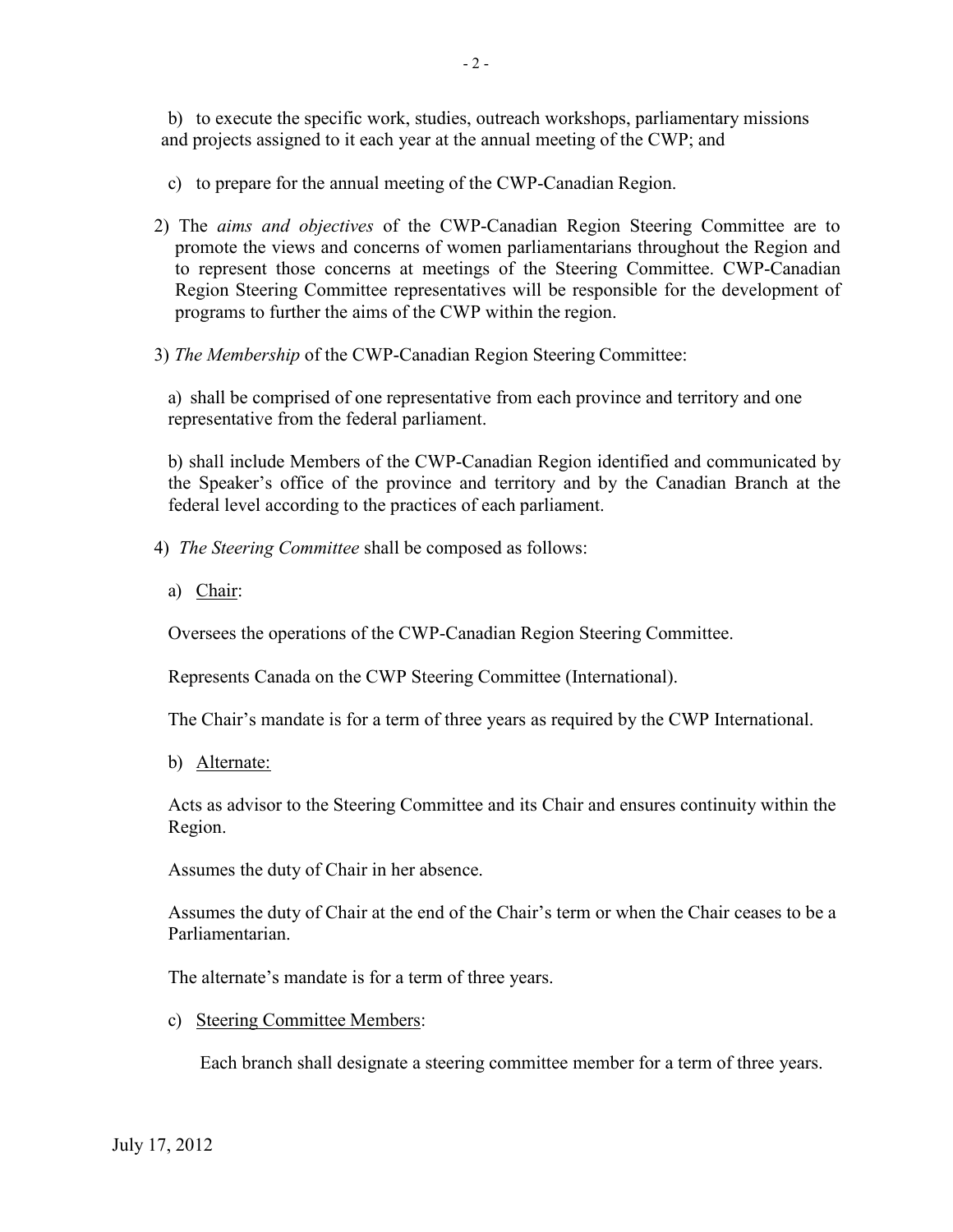The Steering Committee member will be the Branch's representative on the CWP-Canadian region Steering Committee.

When a Branch representative becomes Chair of the CWP-Canadian Region, that Branch shall designate another steering committee member to represent it.

*5) System of Rotation:*

a) The position of Chair will rotate from branch to branch every three years.

b) The position of Chair is for a three year term.

c) The alternate assumes the Chair at the end of the Chair's three year term or when the Chair ceases to be a Parliamentarian.

d) The CWP Steering Committee shall designate the alternate and second alternate.

*6) Nominations:*

a) Nominations for the Steering Committee are provided according to the practices of each parliament and communicated to the Executive Secretary, CWP-Canadian Region.

b) The Chair and alternate are nominated by the CWP Steering Committee for a term of three years.

c) Women parliamentarians interested in the position of provincial/territorial alternate should indicate their interest in writing to the Executive Secretary, CWP-Canadian Region. These applications will be considered by the Steering Committee when vacancies occur.

## **4. Activities**

#### 1) CWP-Canadian Regional Meeting

a) Each annual CPA Canadian Regional Conference shall include, prior to the start of the conference, a full day for the CWP-Canadian Region program.

b) At least one gender issue shall be selected by the CWP-Canadian Region as one of the topics for the full CPA Regional Conference. The topic shall be forwarded to the host Branch for inclusion in the program for the CPA Regional Conference.

## 2) CWP- Canadian Region Steering Committee Meetings

a) The Steering Committee shall meet prior to the one day CWP-Canadian Region program and a report of that day's work shall be presented to the CWP-Canadian Region group and the Regional Council.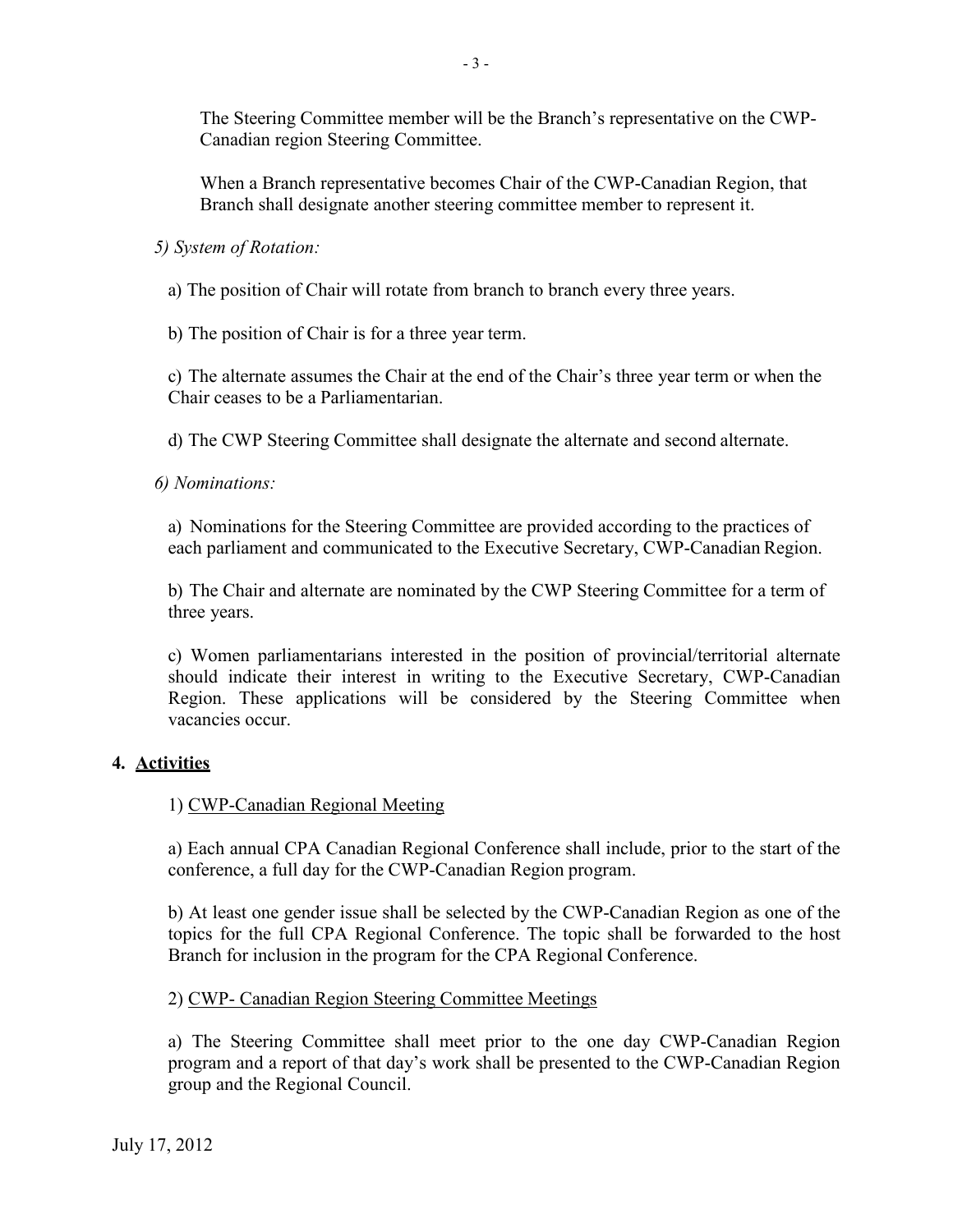b) Other meetings shall take place during the fiscal year via electronic means.

# 3) CWP-Canadian Region Outreach Program

a) The CWP Canadian Region shall conduct an annual outreach workshop.

b) The location of the workshop shall alternate within the Canadian Region as determined by the Steering Committee.

c) The Chair and/or alternate shall attend the workshop as will the provincial and territorial CWP representatives of that branch.

d) Women parliamentarians from the branches will be invited to present at the workshop.

e) The purpose of the workshop is to encourage women to become involved in politics and to run for office.

f) The workshop will be held in parliaments, university campuses and community venues within the branches.

## **5. Budget**

a) The CWP shall submit a work-plan and annual budget for the CWP—Canadian Region to the Regional Council for consideration and adoption.

b) Transportation and accommodation costs for CWP annual meetings shall be the responsibility of each participating Branch.

## **6. Regional Secretariat**

(1) A Secretariat for the CWP-Canadian Region shall be maintained by the International & Interparliamentary Affairs Directorate, Parliament of Canada.

## **7. Languages**

(1) The activities of the CWP-Canadian Region shall be conducted in both official languages.

## **8. Operating Fiscal Year**

(1) The operating fiscal year of the CWP-Canada Region shall be from April 1 to March 31.

## **9. Adoption of the Constitution (2006)**